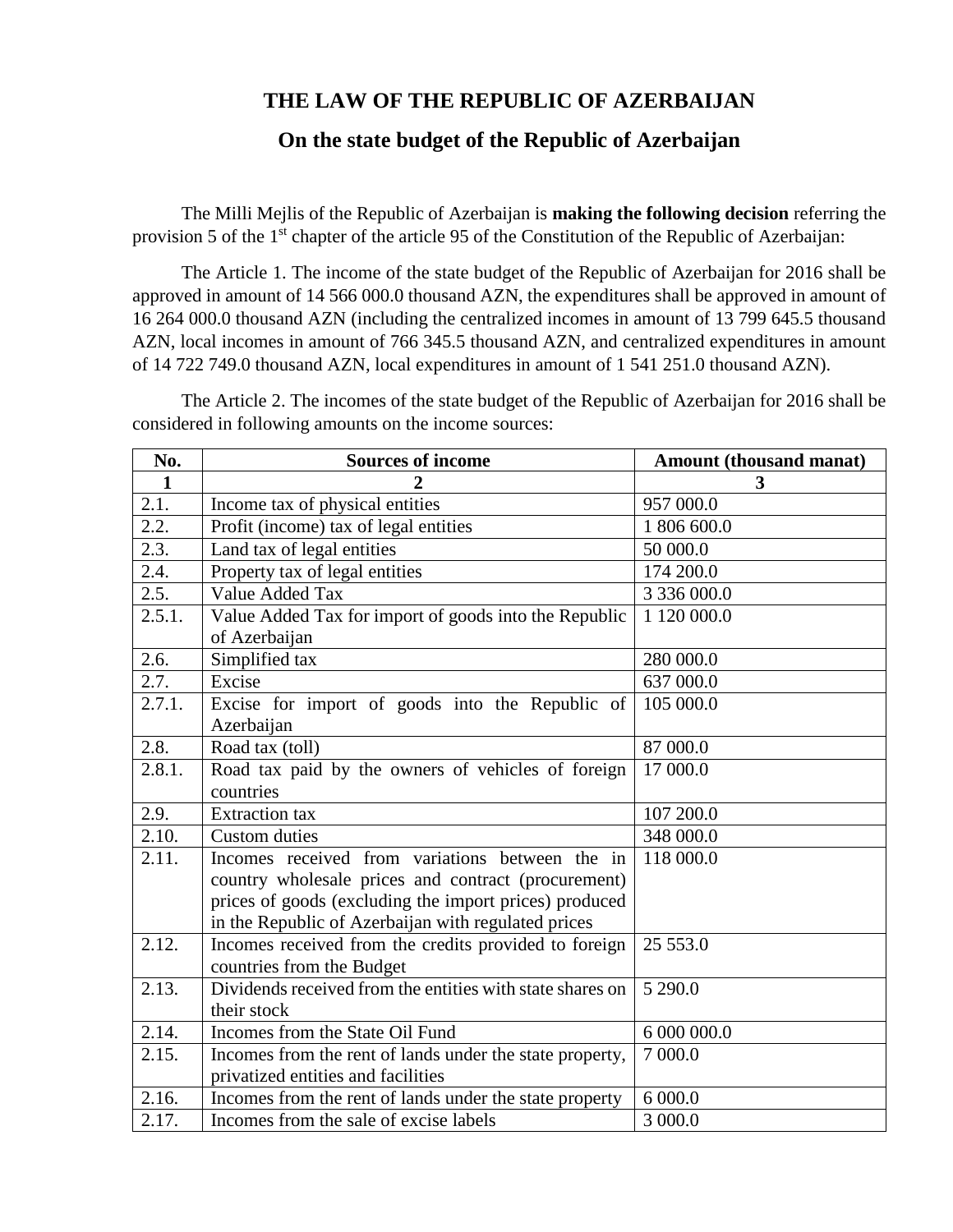| 2.18. | State fees                                             | 105 000.0 |
|-------|--------------------------------------------------------|-----------|
| 2.19. | Incomes on chargeable services of budget organizations | 305 000.0 |
| 2.20. | Other tax incomes                                      | 180 000.0 |
| 2.21. | Other incomes                                          | 28 157.0  |

The Article 3. It shall be defined that "Roads" on Purpose Budget Fund is formed on the basis of the following income sources of the state budget:

| 3.1.   | The "Roads" on Purpose Budget Fund                        | 290 000.0 |
|--------|-----------------------------------------------------------|-----------|
| 3.1.1. | Road tax                                                  | 87 000.0  |
| 3.1.2. | Simplified tax paid by the persons conducting             | 10 000.0  |
|        | transportation of passengers and goods with the vehicles  |           |
|        | under their property exploitation                         |           |
| 3.1.3. | Excise applied to imported cars                           | 45 000.0  |
| 3.1.4. | Customs fees applied to imported cars                     | 64 700.0  |
| 3.1.5. | State fee charged for permissions regulating              | 12 500.0  |
|        | international vehicle transportations within the Republic |           |
|        | of Azerbaijan                                             |           |
| 3.1.6. | State fee charged for annual technical survey of          | 12 500.0  |
|        | vehicles, including motorcycles, trailers and semi-       |           |
|        | trailers                                                  |           |
| 3.1.7. | Funds allocated from the centralized incomes of the       | 55 300.0  |
|        | state budget                                              |           |

The Article 4. The tax incomes to the state budget of the Republic of Azerbaijan for 2016 are calculated in accordance to the tax rates defined on the Tax Code of the Republic of Azerbaijan.

The Article 5. The collection to the state budget is defined in 30 percent of the variations between the in country wholesale prices and contract (procurement) prices of goods (excluding the import prices) produced in the Republic of Azerbaijan with regulated tax and these collections are not incorporated into taxpayers' taxes, percentages, financial sanctions and administrative fines.

The Article 6. The centralized incomes of the state budget of the Republic of Azerbaijan for 2016 are formed based on following sources:

6.1. The incomes after local expenditures of the cities and districts for 2016 defined by the Article 10 of this law (except the ones included to the "Roads" on Purpose Budget Fund)

6.2. customs fees, Value Added Tax and excise for import of goods into the Republic of Azerbaijan (excluding the collection from the custom structures of Nakhchivan Autonomous Republic), incomes from the rent of lands under state property, privatized state entities and facilities, incomes from the loans provided to the governments of foreign countries, dividends from companies with state shares in their stock, incomes from the State Oil Fund of the Republic of Azerbaijan, incomes from the sale of excise labels, other incomes, incomes from chargeable services of budget entities funded from the centralized state expenditures, incomes of "Roads" on Purpose Budget Fund (total amount)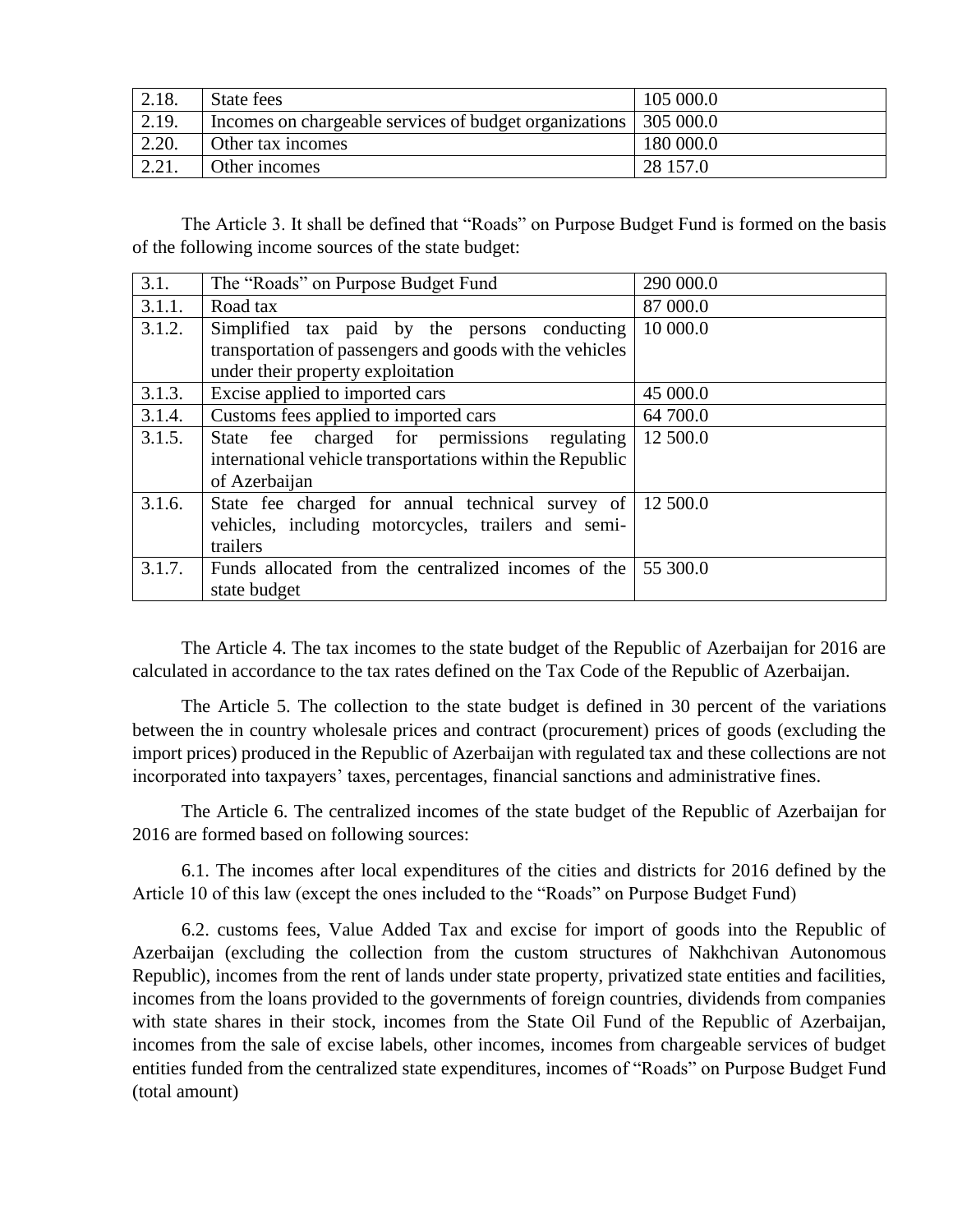The Article 7. Incomes of district and cities for 2016, defined by the Article 10 of this Law, in amount not exceeding local expenditures of respective district and cities forms their local revenues.

The Article 8. The expenditures of the state budget of the Republic of Azerbaijan for 2016 are directed to the following purposes in the level of sectors of functional classification and supplementary sectors:

| No.    | <b>Directions of expenditures</b>                                                        | <b>Amount (in AZN)</b> |
|--------|------------------------------------------------------------------------------------------|------------------------|
| 1.     | 2.                                                                                       | 3.                     |
| 8.1.   | General state services                                                                   | 2 416 862 479.0        |
| 8.1.1. | Maintenance cost of legislation and executive power<br>bodies                            | 538 323 218.0          |
| 8.1.2. | International activities and costs for membership fees<br>to international organizations | 193 300 000.0          |
| 8.1.3. | Science expenditures                                                                     | 131 721 750.0          |
| 8.1.4. | General state services costs not related to other<br>categories                          | 16 232 362.0           |
| 8.1.5. | Expenditures related to maintenance of state debts and<br>commitments                    | 1 249 735 149.0        |
| 8.1.6. | <b>Subsidiaries</b><br>allocated<br>budgets<br>local<br>to<br>(municipalities)           | 5 200 000.0            |
| 8.1.7. | Subsidiaries to Nakhchivan Autonomous Republic                                           | 282 350 000.0          |
| 8.2.   | Defense                                                                                  | 1 837 821 237.0        |
| 8.2.1. | Security forces                                                                          | 1723 482 961.0         |
| 8.2.2. | National security                                                                        | 108 894 688.0          |
| 8.2.3. | Applied researches in field of defense and security                                      | 2 422 012.0            |
| 8.2.4. | Expenditures not related to other categories                                             | 3 021 576.0            |
| 8.3.   | Judicial power, law enforcement and prosecution<br>bodies                                | 1 138 758 292.0        |
| 8.3.1. | Judicial power                                                                           | 51 928 060.0           |
| 8.3.2. | Law enforcement                                                                          | 863 261 182.0          |
| 8.3.3. | Prosecution                                                                              | 58 493 009.0           |
| 8.3.4. | Expenditures not related to other categories                                             | 165 076 041.0          |
| 8.4.   | Education                                                                                | 1713513135.0           |
| 8.4.1. | Pre-school                                                                               | 157 372 405.0          |
| 8.4.2. | Primary school                                                                           | 940 134 626.0          |
| 8.4.3. | Specialization school                                                                    | 33 724 900.0           |
| 8.4.4. | Secondary school                                                                         | 43 563 736.0           |
| 8.4.5. | Higher education                                                                         | 37 235 595.0           |
| 8.4.6. | Tertiary education                                                                       | 3 574 175.0            |
| 8.4.7. | Other bodies and events in education                                                     | 497 907 698.0          |
| 8.5.   | Healthcare                                                                               | 744 855 809.0          |
| 8.5.1. | Polyclinics and ambulatory hospitals                                                     | 108 294 921.0          |
| 8.5.2. | Hospitals                                                                                | 352 704 877.0          |
| 8.5.3. | Other services in healthcare field                                                       | 6 770 121.0            |
| 8.5.4. | Applied researches in healthcare                                                         | 4 945 567.0            |
| 8.5.5. | Other services related to healthcare                                                     | 272 140 323.0          |
| 8.6.   | Social protection and social security                                                    | 1 896 554 714.0        |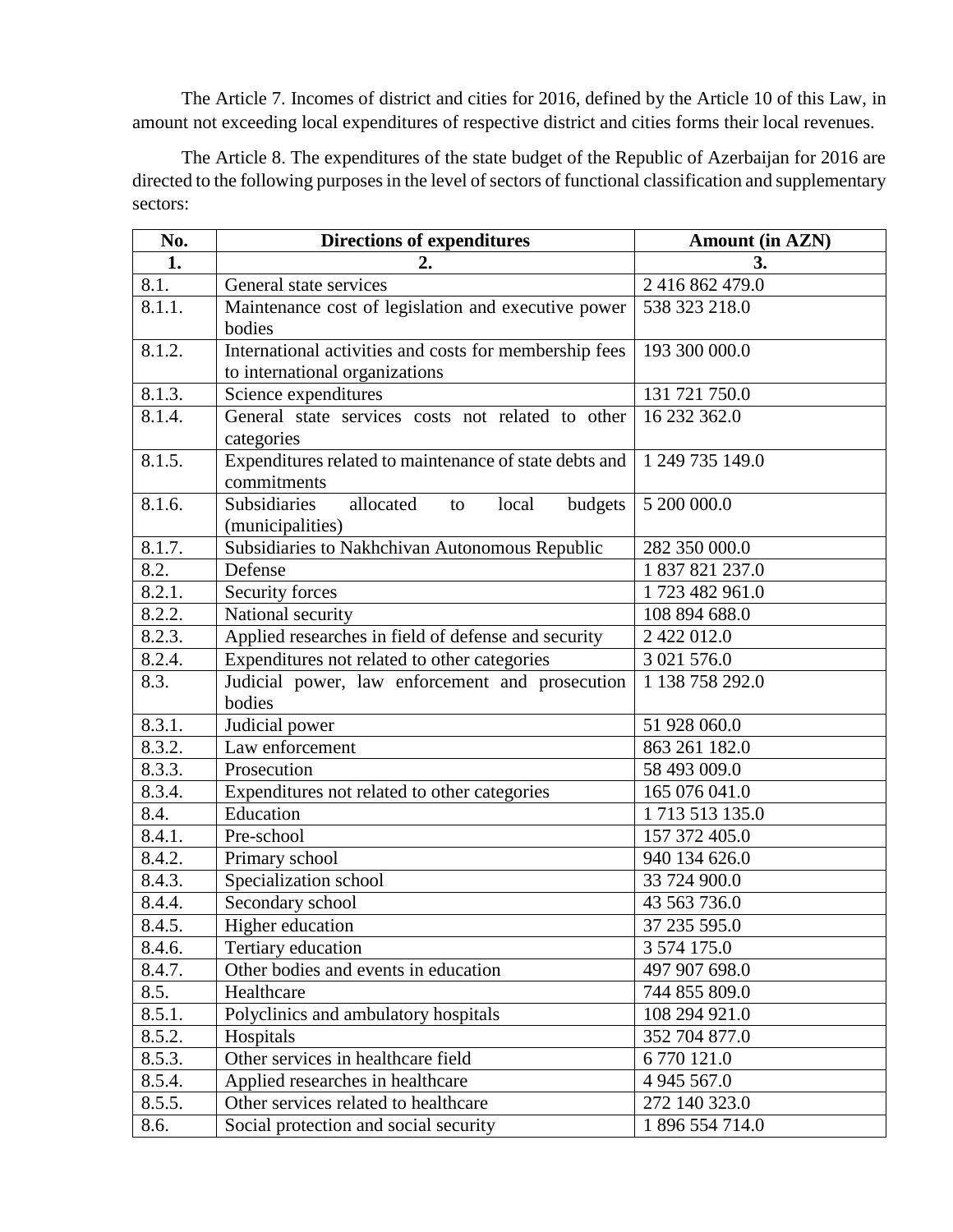| 8.6.1.                 | Social protection expenditures                              | 1 860 773 359.0  |  |  |
|------------------------|-------------------------------------------------------------|------------------|--|--|
| $\overline{8.6.1.1}$ . | Allocations (transfers) from the state budget to the        | 1 100 000 000.0  |  |  |
|                        | State Social Protection Fund of the Republic of             |                  |  |  |
|                        | Azerbaijan                                                  |                  |  |  |
| 8.6.2.                 | Social security expenditures                                | 35 781 355.0     |  |  |
| 8.7.                   | Activities in the field of culture, art, information, sport | 652 748 607.0    |  |  |
|                        | and fields not related to other categories                  |                  |  |  |
| 8.7.1.                 | Activities in the field of culture and art                  | 140 941 256.0    |  |  |
| 8.7.2.                 | Radio, TV and print media                                   | 66 916 442.0     |  |  |
| 8.7.3.                 | Sport, youth policy and tourism                             | 359 284 985.0    |  |  |
| 8.7.4.                 | Activities not related to other categories                  | 85 605 924.0     |  |  |
| 8.8.                   | Housing and communal services                               | 416 763 883.0    |  |  |
| 8.8.1.                 | Housing services                                            | 90 651 523.0     |  |  |
| 8.8.2.                 | Communal services                                           | 311 767 377.0    |  |  |
| 8.8.3.                 | Water economy                                               | 13 824 432.0     |  |  |
| 8.8.4.                 | Other services related to housing and communal              | 520 551.0        |  |  |
|                        | services                                                    |                  |  |  |
| 8.9.                   | Fuel and energy                                             | 5 654 925.0      |  |  |
| 8.10.                  | Agriculture, forestry, fishery, hunting and protection      | 596 599 165.0    |  |  |
|                        | of environment                                              |                  |  |  |
| 8.10.1.                | Agriculture                                                 | 570 384 822.0    |  |  |
| 8.10.2.                | Forestry                                                    | 11 603 369.0     |  |  |
| 8.10.3.                | Fishery and hunting                                         | 2 650 803.0      |  |  |
| 8.10.4.                | Protection of environment                                   | 4 4 2 3 0 6 1 .0 |  |  |
| 8.10.5                 | Hydrometeorology activities                                 | 7 537 110.0      |  |  |
| 8.11.                  | Industry, construction and natural fossils                  | 3 578 856 000.0  |  |  |
| 8.11.1.                | Construction                                                | 3 558 076 000.0  |  |  |
| 8.11.1.1.              | State investment (investment costs)                         | 3 554 800 000.0  |  |  |
| 8.11.2.                | Natural fossils                                             | 20 780 000.0     |  |  |
| 8.12.                  | Transportation and communication                            | 114 787 486.0    |  |  |
| 8.12.1.                | Transportation                                              | 83 174 634.0     |  |  |
| 8.12.2.                | Communication                                               | 31 612 852.0     |  |  |
| 8.13.                  | Economic activity                                           | 254 000 000.0    |  |  |
| 8.13.1.                | Economic and commercial activities                          | 116 000 000.0    |  |  |
| 8.13.1.1.              | Support to entrepreneurship                                 | 66 000 000.0     |  |  |
| 8.13.1.2.              | Support to mortgage loans                                   | 50 000 000.0     |  |  |
| 8.13.2.                | Other fields of economic activities                         | 138 000 000.0    |  |  |
| 8.14.                  | Services not related to main sectors                        | 896 224 268.0    |  |  |
| 8.14.1.                | On purpose budget funds                                     | 290 000 000.0    |  |  |
| 8.14.1.1.              | "Roads" on purpose Budget Fund                              | 290 000 000.0    |  |  |
| 8.14.2.                | Reserve funds                                               | 385 000 000.0    |  |  |
| 8.14.2.1.              | Reserve Fund of the President of the Republic of            | 285 000 000.0    |  |  |
|                        | Azerbaijan                                                  |                  |  |  |
| 8.14.2.2.              | The Reserve Fund of the State Budget                        | 100 000 000.0    |  |  |
| 8.14.3.                | Other expenditures not related to main sectors              | 221 224 268.0    |  |  |
| 8.14.3.1.              | Expenditures related to the holding of international        | 26 000 000.0     |  |  |
|                        | and local events                                            |                  |  |  |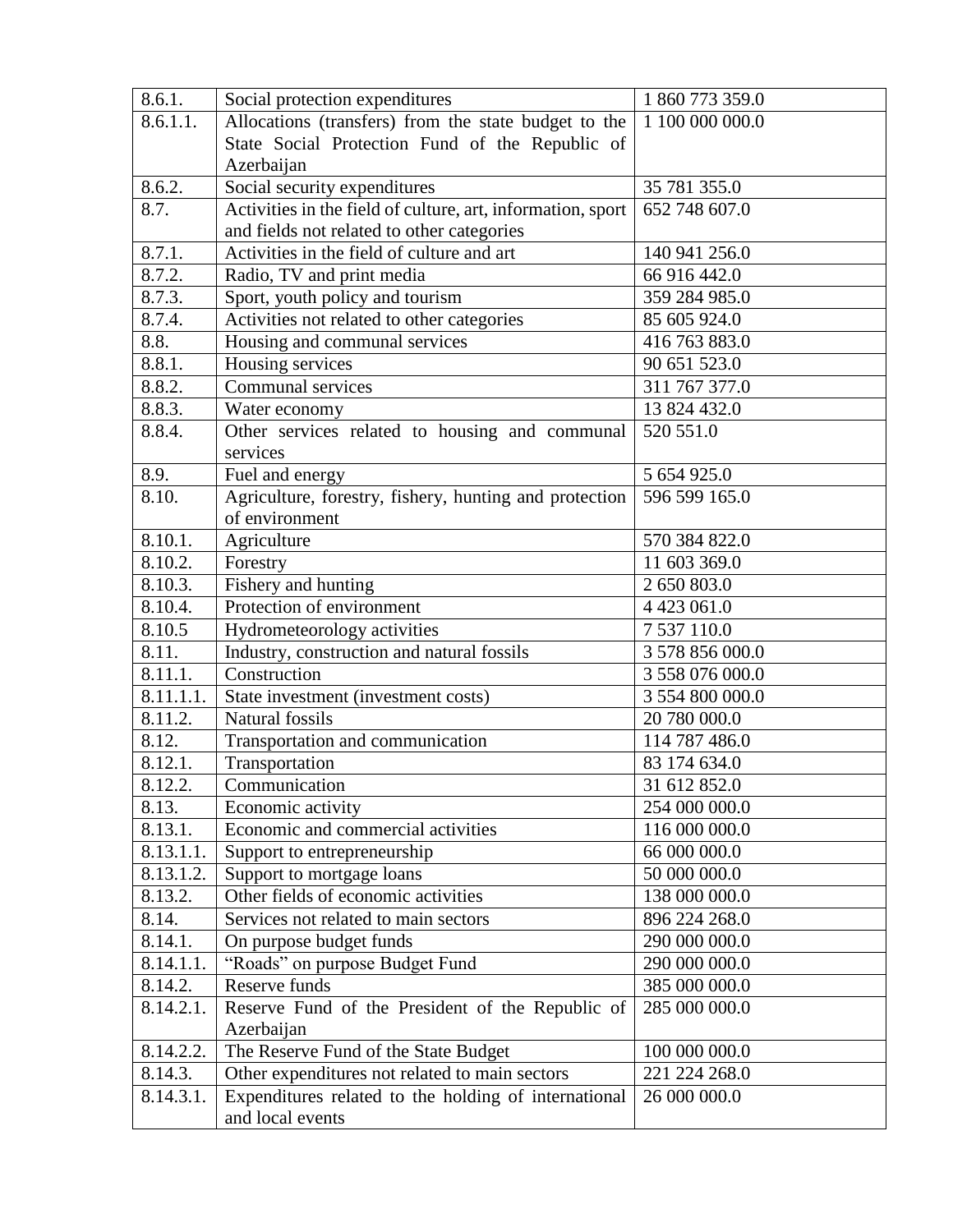| $\vert$ 8.14.3.2. Expenditures related to elimination of the results of $\vert$ 25 000 000.0<br>emergency situations |               |
|----------------------------------------------------------------------------------------------------------------------|---------------|
| 8.14.3.3. Expenditures related to other services                                                                     | 170 224 268.0 |

The Article 9. The expenditures of the state budget of the Republic of Azerbaijan for 2016 are approved in the level of paragraphs of functional and economic classification in amount provided in the annex of this Law.

The Article 10. The incomes on the cities and districts of the Republic of Azerbaijan shall be approved in the amount of 6 602 000.0 AZN, including the amount related to "Roads" on Purpose Budget Fund in the amount of 108 000 000.0 AZN, local expenditures 1 538 281 000.0 AZN, part of incomes after local expenditures and related to centralized incomes in the amount of 5 730 624 457.0 AZN, the maximum amount of allocation from centralized expenditures for regulating local incomes and expenditures in the amount of 774 905 457.0 AZN. Incomes of the budget bodies of those cities and districts funded from the local expenditures of the state budget shall be approved in the amount of 2 970 000.0 AZN and expenditures in the amount of 2 970 000.0 AZN.

|                |                                           | <b>Incomes</b> |            |                           |                                                                                                                         | <b>The</b>                                                                                                                            |
|----------------|-------------------------------------------|----------------|------------|---------------------------|-------------------------------------------------------------------------------------------------------------------------|---------------------------------------------------------------------------------------------------------------------------------------|
| No.            | <b>Name of</b><br>cities and<br>districts | <b>Total</b>   | including  | Local<br>expenditure<br>S | <b>The</b><br>minimum<br>level of<br>incomes after<br>local<br>expenditures<br>and related<br>to centralized<br>incomes | maximum<br>level of<br>allocation<br>from<br>centralized<br>expenditures<br>for<br>regulating<br>local<br>incomes and<br>expenditures |
|                | <b>Cities</b>                             |                |            |                           |                                                                                                                         |                                                                                                                                       |
| 1              | Baku                                      | 6 015 106 000  | 88 471 000 | 210 395 543               | 5 716 239 457                                                                                                           | $\overline{0}$                                                                                                                        |
| $\overline{c}$ | Ganja                                     | 43 195 000     | 1 006 000  | 59 268 401                | $\overline{0}$                                                                                                          | 17 079 401                                                                                                                            |
| $\overline{3}$ | Lankaran                                  | 16 000 000     | 224 000    | 35 028 375                | $\overline{0}$                                                                                                          | 19 252 375                                                                                                                            |
| $\overline{4}$ | Mingachevir                               | 29 267 000     | 173 000    | 29 094 000                | $\overline{0}$                                                                                                          | $\boldsymbol{0}$                                                                                                                      |
| $\overline{5}$ | Naftalan                                  | 3762000        | 12 000     | 3 750 000                 | $\theta$                                                                                                                | $\overline{0}$                                                                                                                        |
| 6              | Sumgayit                                  | 83 964 000     | 1 064 000  | 68 515 000                | 14 385 000                                                                                                              | $\overline{0}$                                                                                                                        |
| $\overline{7}$ | Shaki                                     | 18 640 000     | 278 000    | 36 867 254                | $\overline{0}$                                                                                                          | 18 505 254                                                                                                                            |
| 8              | Shirvan                                   | 16 210 000     | 579 000    | 15 631 000                | $\overline{0}$                                                                                                          | $\overline{0}$                                                                                                                        |
| 9              | Yevlakh                                   | 14 360 000     | 428 000    | 23 304 309                | $\overline{0}$                                                                                                          | 9 372 309                                                                                                                             |
| 10             | Khankandi                                 |                |            |                           |                                                                                                                         |                                                                                                                                       |
|                | <b>Districts</b>                          |                |            |                           |                                                                                                                         |                                                                                                                                       |
| 11             | Absheron                                  | 34 839 000     | 245 000    | 34 594 000                | $\overline{0}$                                                                                                          | $\overline{0}$                                                                                                                        |
| 12             | Aghjabedi                                 | 8 200 000      | 175 000    | 24 835 872                | $\overline{0}$                                                                                                          | 16 810 872                                                                                                                            |
| 13             | Aghdam                                    | 5 110 000      | 115 000    | 38 489 542                | $\overline{0}$                                                                                                          | 33 494 542                                                                                                                            |
| 14             | Aghdash                                   | 5 100 000      | 87 000     | 19 832 464                | $\overline{0}$                                                                                                          | 14 819 464                                                                                                                            |
| 15             | Aghstafa                                  | 4 200 000      | 112 000    | 16 743 545                | $\overline{0}$                                                                                                          | 12 655 545                                                                                                                            |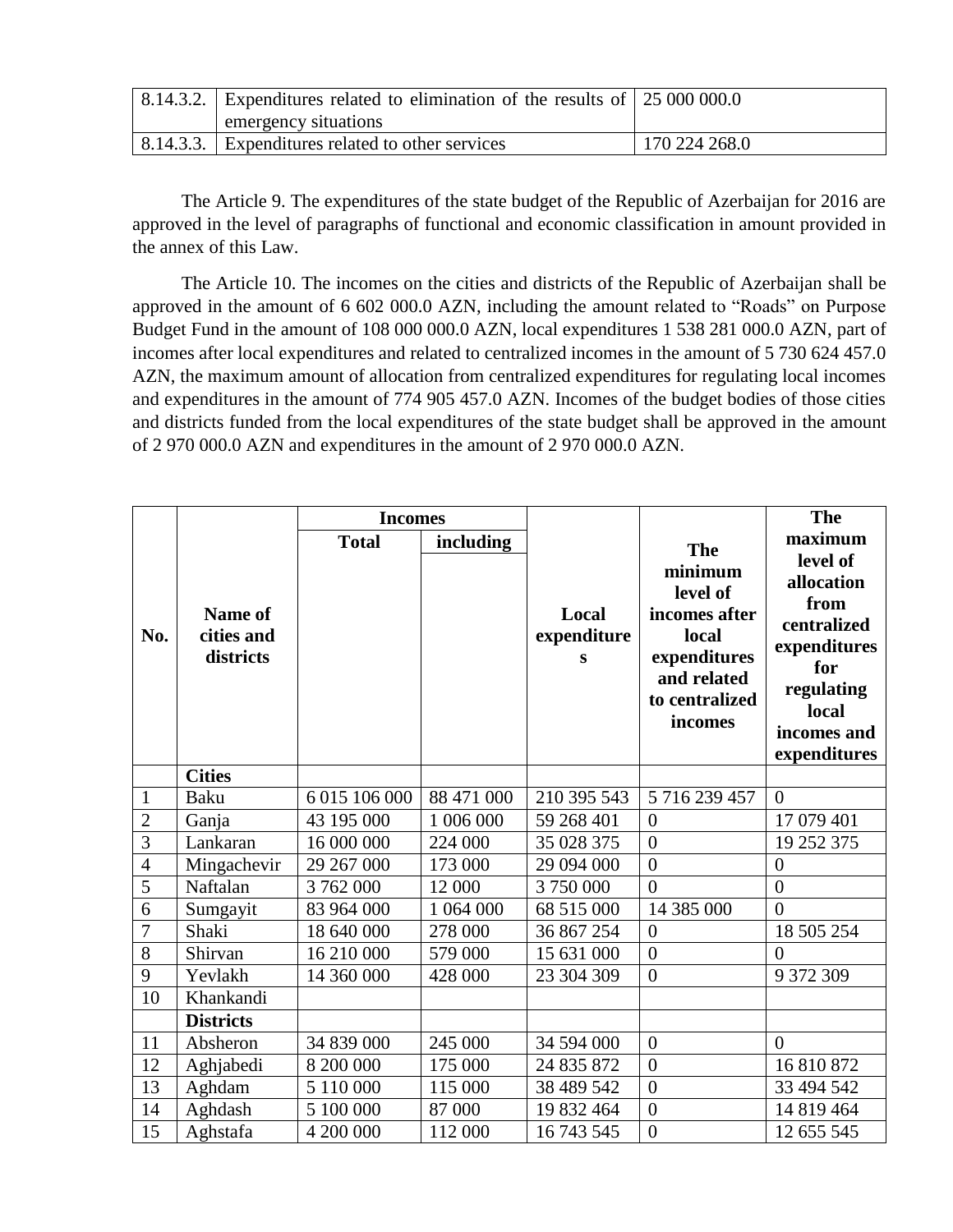| 16 | Aghsu          | 3 400 000  | 70 000    | 14 606 050    | $\overline{0}$             | 11 276 050   |
|----|----------------|------------|-----------|---------------|----------------------------|--------------|
| 17 | Astara         | 9 246 000  | 4 040 000 | 18 709 157    | $\overline{0}$             | 13 503 157   |
| 18 | <b>Balakan</b> | 4 750 000  | 1 488 000 | 16 470 032    | $\overline{0}$             | 13 208 032   |
| 19 | Beylagan       | 8 300 000  | 94 000    | 16 171 117    | $\overline{0}$             | 7965117      |
| 20 | Barda          | 10 600 000 | 125 000   | 29 178 132    | $\overline{0}$             | 18 703 132   |
| 21 | Bilasuvar      | 5 300 000  | 898 000   | 15 080 851    | $\overline{0}$             | 10 678 851   |
| 22 | Jabrayil       | 1 400 000  | 48 000    | 12 999 701    | $\overline{0}$             | 11 647 701   |
| 23 | Jalilabad      | 6 883 000  | 128 000   | 31 505 957    | $\overline{0}$             | 24 750 957   |
| 24 | Dashkesen      | 2 900 000  | 10 000    | 11 605 645    | $\overline{0}$             | 8715645      |
| 25 | Fuzuli         | 6 475 000  | 76 000    | 29 091 703    | $\overline{0}$             | 22 692 703   |
| 26 | Gadabay        | 4 560 000  | 46 000    | 24 814 943    | $\overline{0}$             | 20 300 943   |
| 27 | Goranboy       | 4 650 000  | 60 000    | 23 568 763    | $\overline{0}$             | 18 978 763   |
| 28 | Goychay        | 8 600 000  | 105 000   | 20 560 171    | $\overline{0}$             | 12 065 171   |
| 29 | Goygol         | 4 400 000  | 41 000    | 14 895 905    | $\overline{0}$             | 10 536 905   |
| 30 | Hajigabul      | 5 100 000  | 78 000    | 10 775 929    | $\overline{0}$             | 5 753 929    |
| 31 | Khachmaz       | 18 668 000 | 147 000   | 30 692 438    | $\overline{0}$             | 12 171 438   |
| 32 | Khizi          | 1 865 000  | 13 000    | 5 629 746     | $\overline{0}$             | 3 777 746    |
| 33 | Khojali        | 420 000    | 18 000    | 3 9 3 5 8 7 0 | $\overline{0}$             | 3 533 870    |
| 34 | Khojavand      | 748 000    | 32 000    | 5 0 74 9 08   | $\overline{0}$             | 4 358 908    |
| 35 | Imishli        | 20 123 000 | 73 000    | 20 050 000    | $\overline{0}$             | $\mathbf{0}$ |
| 36 | Ismayilli      | 5 698 000  | 58 000    | 19 856 463    | $\overline{0}$             | 14 216 463   |
| 37 | Kalbajar       | 1 400 000  | 26 000    | 21 615 151    | $\overline{0}$             | 20 241 151   |
| 38 | Kurdamir       | 7 000 000  | 78 000    | 18 202 070    | $\overline{0}$             | 11 280 070   |
| 39 | Gakh           | 3 500 000  | 54 000    | 16 454 555    | $\overline{0}$             | 13 008 555   |
| 40 | Gazakh         | 6750000    | 136 000   | 19 670 799    | $\overline{0}$             | 13 056 799   |
| 41 | Gabala         | 13 019 000 | 78 000    | 19 679 976    | $\overline{0}$             | 6738976      |
| 42 | Gobustan       | 2 900 000  | 58 000    | 8 689 985     | $\overline{0}$             | 5 847 985    |
| 43 | Guba           | 12 900 000 | 163 000   | 28 820 951    | $\overline{0}$             | 16 083 951   |
| 44 | Gubadli        | 2 300 000  | 38 000    | 10 922 072    | $\boldsymbol{0}$           | 8 660 072    |
| 45 | Gusar          | 5 170 000  | 67 000    | 19 176 194    | $\overline{0}$             | 14 073 194   |
| 46 | Lachin         | 2 200 000  | 90 000    | 22 452 932    | $\boldsymbol{0}$           | 20 342 932   |
| 47 | Lerik          | 2 188 000  | 20 000    | 16 783 468    | $\theta$                   | 14 615 468   |
| 48 | Masalli        | 8 400 000  | 162 000   | 27 137 969    | $\overline{0}$             | 18 899 969   |
| 49 | Neftchala      | 5 300 000  | 56 000    | 15 106 649    | $\overline{0}$             | 9 862 649    |
| 50 | Oghuz          | 2 900 000  | 48 000    | 11 271 684    | $\overline{0}$             | 8 4 19 6 8 4 |
| 51 | Saatli         | 7981000    | 48 000    | 18 791 762    | $\boldsymbol{0}$           | 10 858 762   |
| 52 | Sabirabad      | 10 400 000 | 82 000    | 25 808 719    | $\theta$                   | 15 490 719   |
| 53 | Salyan         | 7 800 000  | 90 000    | 22 677 232    | $\overline{0}$             | 14 967 232   |
| 54 | Samukh         | 2 800 000  | 62 000    | 12 960 087    | $\mathbf{0}$               | 10 222 087   |
| 55 | Siyazan        | 4 000 000  | 30 000    | 8 0 51 748    | $\mathbf{0}$               | 4 081 748    |
| 56 | Shabran        | 4 374 000  | 42 000    | 11 226 482    | $\overline{0}$             | 6 894 482    |
| 57 | Shamakhi       | 6 700 000  | 86 000    | 19 446 147    | $\theta$<br>$\overline{0}$ | 12 832 147   |
| 58 | Shamkir        | 10 960 000 | 206 000   | 39 066 037    |                            | 28 312 037   |
| 59 | Shusha         | 1 280 000  | 14 000    | 7 226 837     | $\mathbf{0}$               | 5 960 837    |
| 60 | Tartar         | 4 600 000  | 52 000    | 15 755 791    | $\theta$                   | 11 207 791   |
| 61 | Tovuz          | 14 350 000 | 5 282 000 | 32 931 334    | $\boldsymbol{0}$           | 23 863 334   |
| 62 | Ujar           | 4 200 000  | 72 000    | 15 612 752    | $\overline{0}$             | 11 484 752   |